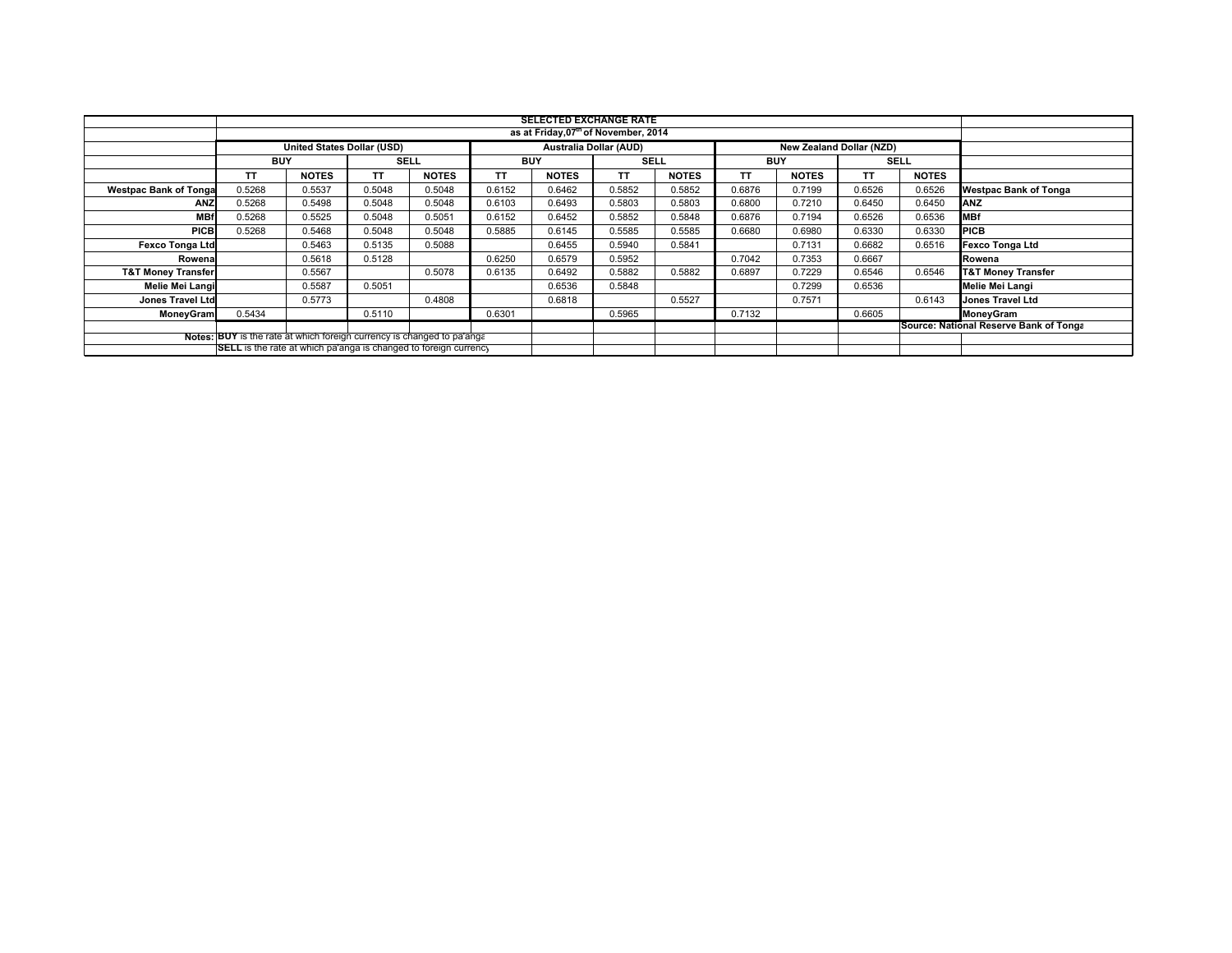|                                                                         | <b>SELECTED EXCHANGE RATE</b>                                                                         |              |             |              |            |                                                  |             |              |            |              |        |              |                                        |
|-------------------------------------------------------------------------|-------------------------------------------------------------------------------------------------------|--------------|-------------|--------------|------------|--------------------------------------------------|-------------|--------------|------------|--------------|--------|--------------|----------------------------------------|
|                                                                         |                                                                                                       |              |             |              |            | as at Friday, 14 <sup>th</sup> of November, 2014 |             |              |            |              |        |              |                                        |
|                                                                         | <b>United States Dollar (USD)</b><br><b>Australia Dollar (AUD)</b><br><b>New Zealand Dollar (NZD)</b> |              |             |              |            |                                                  |             |              |            |              |        |              |                                        |
|                                                                         | <b>BUY</b>                                                                                            |              | <b>SELL</b> |              | <b>BUY</b> |                                                  | <b>SELL</b> |              | <b>BUY</b> |              |        | <b>SELL</b>  |                                        |
|                                                                         | TΤ                                                                                                    | <b>NOTES</b> | TΤ          | <b>NOTES</b> | TΤ         | <b>NOTES</b>                                     | TΤ          | <b>NOTES</b> | TT         | <b>NOTES</b> | TΤ     | <b>NOTES</b> |                                        |
| <b>Westpac Bank of Tonga</b>                                            | 0.5318                                                                                                | 0.5587       | 0.5098      | 0.5098       | 0.6115     | 0.6425                                           | 0.5815      | 0.5815       | 0.6780     | 0.7103       | 0.6430 | 0.6430       | <b>Westpac Bank of Tonga</b>           |
| <b>ANZ</b>                                                              | 0.5318                                                                                                | 0.5548       | 0.5098      | 0.5098       | 0.6057     | 0.6447                                           | 0.5757      | 0.5757       | 0.6690     | 0.7100       | 0.6340 | 0.6340       | <b>ANZ</b>                             |
| <b>MBf</b>                                                              | 0.5318                                                                                                | 0.5587       | 0.5098      | 0.5102       | 0.6115     | 0.6410                                           | 0.5815      | 0.5814       | 0.6780     | 0.7092       | 0.6430 | 0.6410       | <b>MBf</b>                             |
| <b>Fexco Tonga Ltd</b>                                                  |                                                                                                       | 0.5515       | 0.5166      | 0.5137       |            | 0.6407                                           | 0.5875      | 0.5797       |            | 0.7016       | 0.6561 | 0.641'       | <b>Fexco Tonga Ltd</b>                 |
| Rowena                                                                  |                                                                                                       | 0.5682       | 0.5181      |              | 0.6250     | 0.6536                                           | 0.5917      |              | 0.6944     | 0.7246       | 0.6536 |              | Rowena                                 |
| <b>T&amp;T Money Transfer</b>                                           |                                                                                                       | 0.5617       |             | 0.5128       | 0.6173     | 0.6455                                           | 0.5845      | 0.5845       | 0.6897     | 0.7133       | 0.6460 | 0.6460       | <b>T&amp;T Money Transfer</b>          |
| Melie Mei Langi                                                         |                                                                                                       | 0.5618       | 0.5102      |              |            | 0.6452                                           | 0.5814      |              |            | 0.7194       | 0.6494 |              | Melie Mei Langi                        |
| <b>Jones Travel Ltd</b>                                                 |                                                                                                       | 0.5825       |             | 0.4855       |            | 0.6769                                           |             | 0.5483       |            | 0.7455       |        | 0.6038       | <b>Jones Travel Ltd</b>                |
| <b>MoneyGram</b>                                                        | 0.5464                                                                                                |              | 0.5138      |              | 0.6266     |                                                  | 0.5898      |              | 0.7054     |              | 0.6533 |              | MoneyGram                              |
|                                                                         |                                                                                                       |              |             |              |            |                                                  |             |              |            |              |        |              | Source: National Reserve Bank of Tonga |
|                                                                         | Notes: BUY is the rate at which foreign currency is changed to pa'anga                                |              |             |              |            |                                                  |             |              |            |              |        |              |                                        |
| <b>SELL</b> is the rate at which pa'anga is changed to foreign currency |                                                                                                       |              |             |              |            |                                                  |             |              |            |              |        |              |                                        |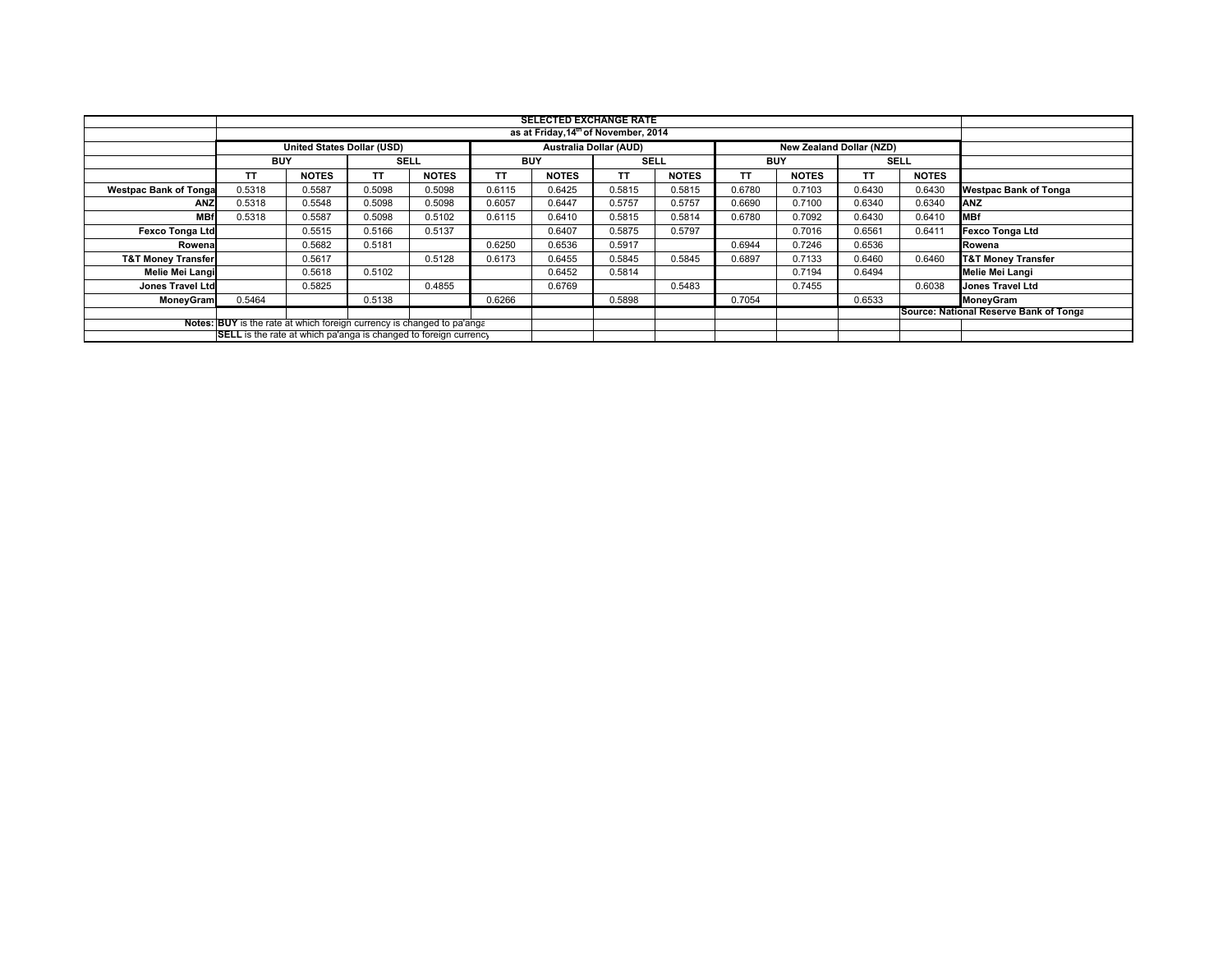|                               | <b>SELECTED EXCHANGE RATE</b><br>as at Friday, 21 <sup>st</sup> of November, 2014 |              |        |              |        |              |        |                           |                                                                  |              |             |              |                                        |  |  |  |  |  |  |  |
|-------------------------------|-----------------------------------------------------------------------------------|--------------|--------|--------------|--------|--------------|--------|---------------------------|------------------------------------------------------------------|--------------|-------------|--------------|----------------------------------------|--|--|--|--|--|--|--|
|                               |                                                                                   |              |        |              |        |              |        |                           |                                                                  |              |             |              |                                        |  |  |  |  |  |  |  |
|                               | Australia Dollar (AUD)<br>United States Dollar (USD)<br>New Zealand Dollar (NZD)  |              |        |              |        |              |        |                           |                                                                  |              |             |              |                                        |  |  |  |  |  |  |  |
|                               | <b>BUY</b>                                                                        |              |        | SELL         |        | <b>BUY</b>   |        | <b>SELL</b><br><b>BUY</b> |                                                                  |              | <b>SELL</b> |              |                                        |  |  |  |  |  |  |  |
|                               | <b>TT</b>                                                                         | <b>NOTES</b> | TТ     | <b>NOTES</b> | ΤT     | <b>NOTES</b> | TΤ     | <b>NOTES</b>              | TΤ                                                               | <b>NOTES</b> | TΤ          | <b>NOTES</b> |                                        |  |  |  |  |  |  |  |
| <b>Westpac Bank of Tongal</b> | 0.5306                                                                            | 0.5575       | 0.5086 | 0.5086       | 0.6161 | 0.6471       | 0.5861 | 0.5861                    | 0.6776                                                           | 0.7099       | 0.6426      | 0.6426       | <b>Westpac Bank of Tonga</b>           |  |  |  |  |  |  |  |
| <b>ANZ</b>                    | 0.5306                                                                            | 0.5536       | 0.5086 | 0.5086       | 0.6156 | 0.6546       | 0.5856 | 0.5856                    | 0.6689                                                           | 0.7099       | 0.6339      | 0.6339       | <b>ANZ</b>                             |  |  |  |  |  |  |  |
| <b>MBf</b>                    | 0.5306                                                                            | 0.5587       | 0.5086 | 0.5076       | 0.6161 | 0.6452       | 0.5861 | 0.5848                    | 0.6776                                                           | 0.7092       | 0.6426      | 0.6410       | <b>MBf</b>                             |  |  |  |  |  |  |  |
| <b>Fexco Tonga Ltd</b>        |                                                                                   | 0.5502       | 0.5157 | 0.5125       |        | 0.6511       | 0.5930 | 0.5891                    |                                                                  | 0.7015       | 0.6562      | 0.6410       | <b>Fexco Tonga Ltd</b>                 |  |  |  |  |  |  |  |
| Rowenal                       |                                                                                   | 0.5682       | 0.5155 |              | 0.6369 | 0.6579       | 0.5952 |                           | 0.6944                                                           | 0.7246       | 0.6536      |              | Rowena                                 |  |  |  |  |  |  |  |
| <b>T&amp;T Money Transfer</b> |                                                                                   | 0.5605       |        | 0.5116       | 0.6135 | 0.6501       | 0.5891 | 0.5891                    | 0.6897                                                           | 0.7129       | 0.6456      | 0.6456       | <b>T&amp;T Money Transfer</b>          |  |  |  |  |  |  |  |
| Melie Mei Langi               |                                                                                   | 0.5650       | 0.5076 |              |        | 0.6536       | 0.5848 |                           |                                                                  | 0.7194       | 0.6410      |              | Melie Mei Langi                        |  |  |  |  |  |  |  |
| Jones Travel Ltd              |                                                                                   | 0.5813       |        | 0.4844       |        | 0.6873       |        | 0.5577                    |                                                                  | 0.7454       |             | 0.6037       | Jones Travel Ltd                       |  |  |  |  |  |  |  |
| <b>MoneyGram</b>              | 0.5456                                                                            |              | 0.5129 |              | 0.6322 |              | 0.5985 |                           | 0.7047                                                           |              | 0.6526      |              | <b>MoneyGram</b>                       |  |  |  |  |  |  |  |
|                               |                                                                                   |              |        |              |        |              |        |                           |                                                                  |              |             |              | Source: National Reserve Bank of Tonga |  |  |  |  |  |  |  |
|                               | Notes: BUY is the rate at which foreign currency is changed to pa'anga            |              |        |              |        |              |        |                           |                                                                  |              |             |              |                                        |  |  |  |  |  |  |  |
|                               |                                                                                   |              |        |              |        |              |        |                           | SELL is the rate at which pa'anga is changed to foreign currency |              |             |              |                                        |  |  |  |  |  |  |  |